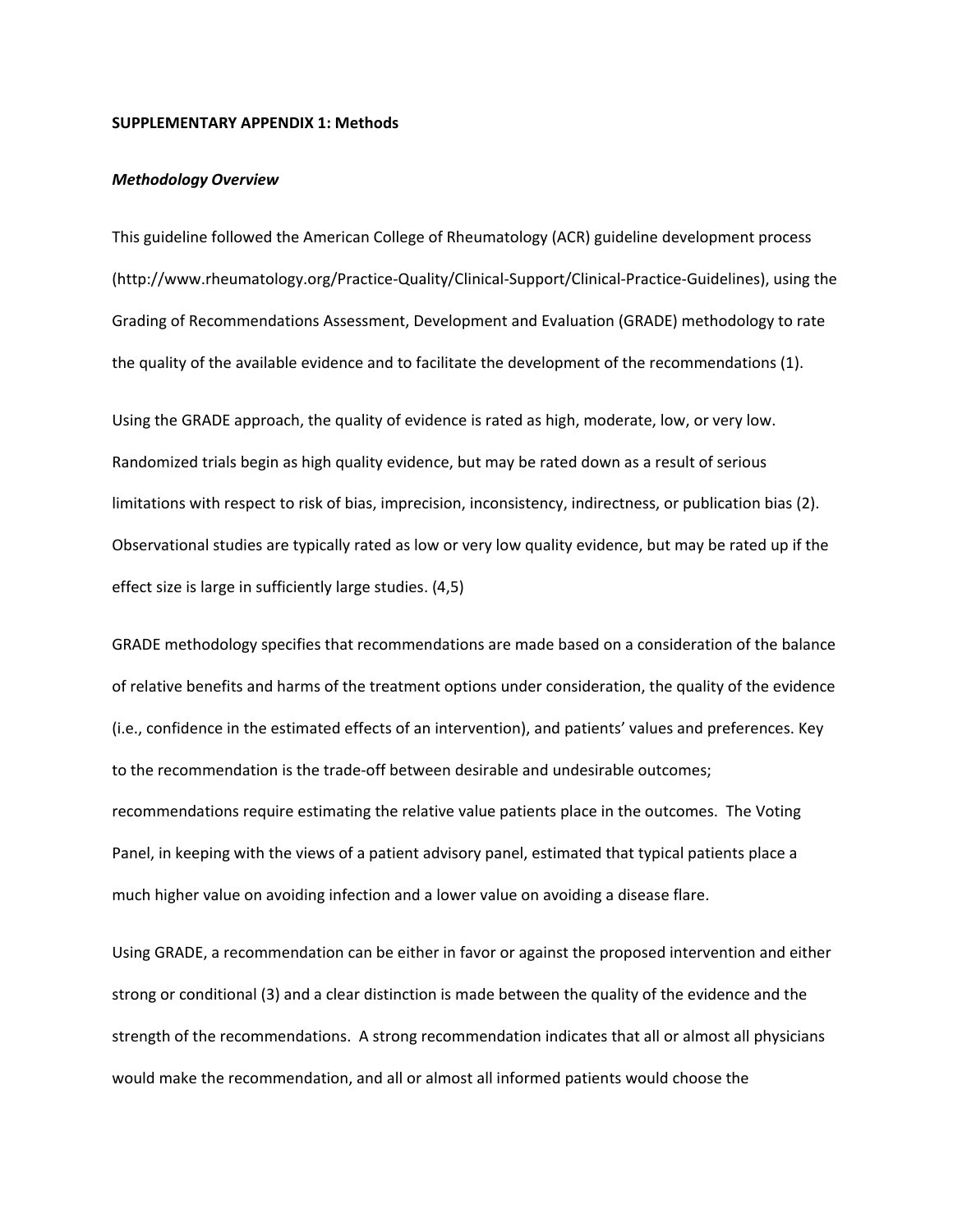recommended action, and that additional research would be unlikely to change the recommendation. Conditional recommendations are those in which most informed patients would choose the recommended course of action, but a minority might not (6,7). All of the recommendations in this guideline are conditional due to the quality of the evidence, as there was little high quality evidence identified directly addressing questions about when to stop or re-start rheumatic medications, and much of the evidence used came from non-surgical studies. In addition, need for additional research was identified.

### *Teams Involved*

This project was a collaboration between the American College of Rheumatology (ACR) and the American Association of Hip and Knee Surgeons (AAHKS); all participating teams included representation from both the organizations. A Core Leadership Team was comprised of ACR and AAHKS co-principal investigators (SG, BS) who co-led the project, the ACR and AAHKS Literature Review Team leaders (JS and AY), and a methodologist who had GRADE expertise (GG). Experts with content and methodology expertise helped define the scope of the project and drafted the

Patient/Intervention/Comparator/Outcomes (PICO) questions (see list of PICO questions in Appendix 3), with participation of the Literature Review Team and the Voting Panel. The Expert Panel was comprised of 2 orthopaedists, 3 rheumatologists, 1 methodologist, 1 rheumatology methodologist, 2 infectious disease experts, 1 patient representative, and an SLE expert, with the support of the ACR staff.

The Literature Review Team was comprised of 8 orthopaedists and 6 rheumatologists, who had the support of ACR staff. The literature search was performed with the assistance of a medical research librarian.

A patient panel was convened to discuss patient values and preferences relative to outcomes and PICO findings; the results of the patient meeting were used as part of the weighing of risks and benefits by the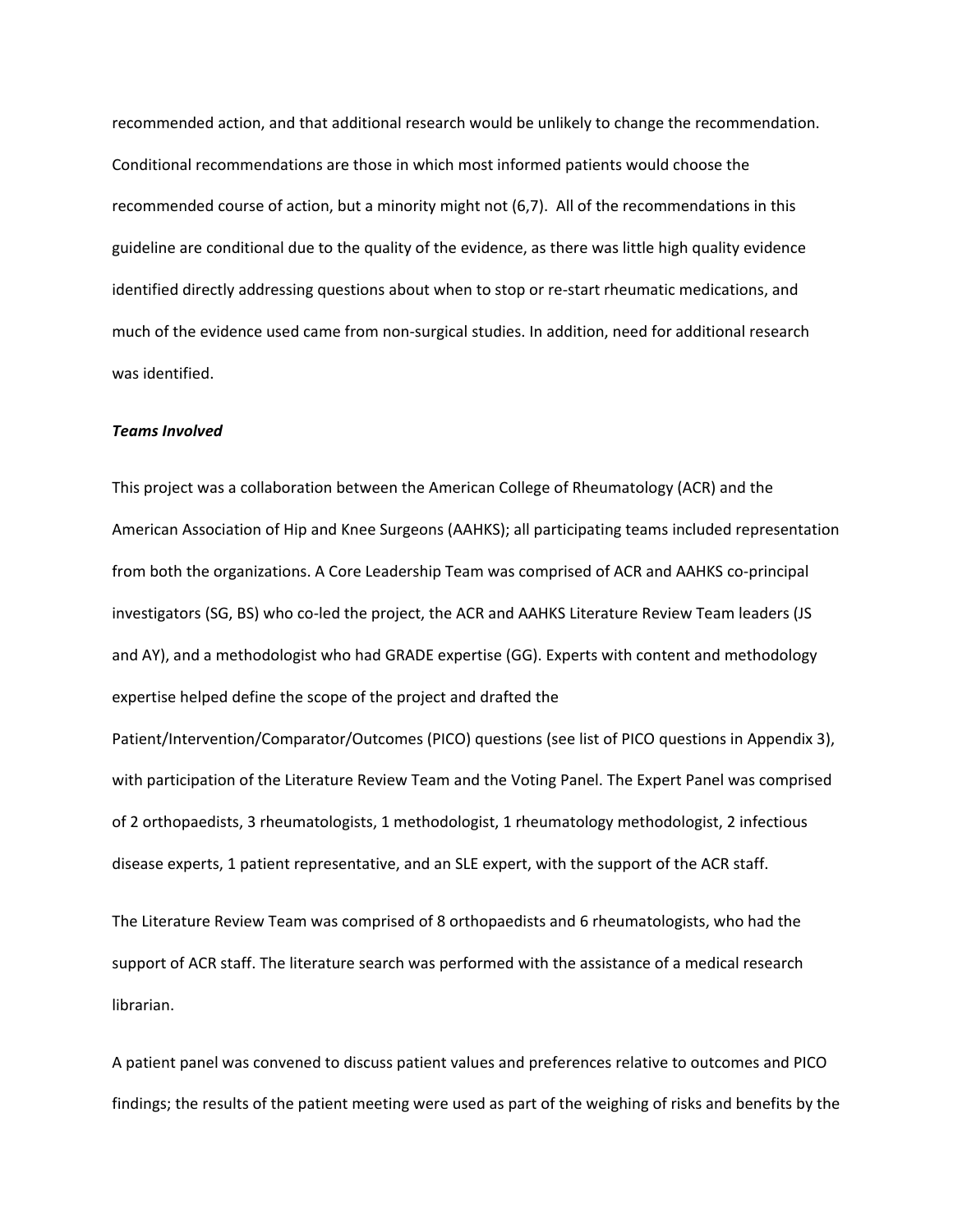Voting Panel, which was comprised of 6 orthopaedists, 5 rheumatologists, an infectious disease expert, an SLE expert, 2 patient representatives, 2 rheumatology methodologists, as well as an expert in GRADE methodology, and was supported by ACR staff. The Voting Panel discussed the results of the literature review and reframed the PICO questions into recommendations after reviewing the evidence synthesis presented by the Literature Review Team leaders.

### *Patient Panel*

A patient panel was convened the day prior to the Voting Panel meeting on July 10, 2016, consisting of 11 adults with RA and JIA, all of whom had undergone THA or TKA, with a range of 1 to 8 joints replaced per patient, with only one patient reporting a prosthetic joint infection. No patients with SLE or SPA were included in the panel. The mean age of the participants was 47 years (range of 23 to 71) and the mean duration of disease was 26 years (range of 8 to 42). Two members of the Core Leadership Team and one ACR staff person facilitated the day-long discussion. The participants, all of whom had completed research and guideline methodology webinars prior to meeting, were presented the background and scope of the guideline project determined at the first face-to-face meeting. The patients were specifically queried on the relevant importance of surgical-site or non-surgical site infection, rare post-operative events linked to continued immunosuppressant DMARD and biologic use, compared to the importance of flares of disease linked to withholding the medications, which are frequent after THA and TKA. The patient panel reviewed the evidence synthesized by the Literature Review Team as each PICO question was discussed. The participants were encouraged to consider their personal experiences relevant to the questions and judge the importance of the outcomes accordingly. The values and preferences of the patient panel and the voting results for each recommendation were presented to the Voting Panel by two core team members who facilitated the patient panel meeting during their discussions the following day.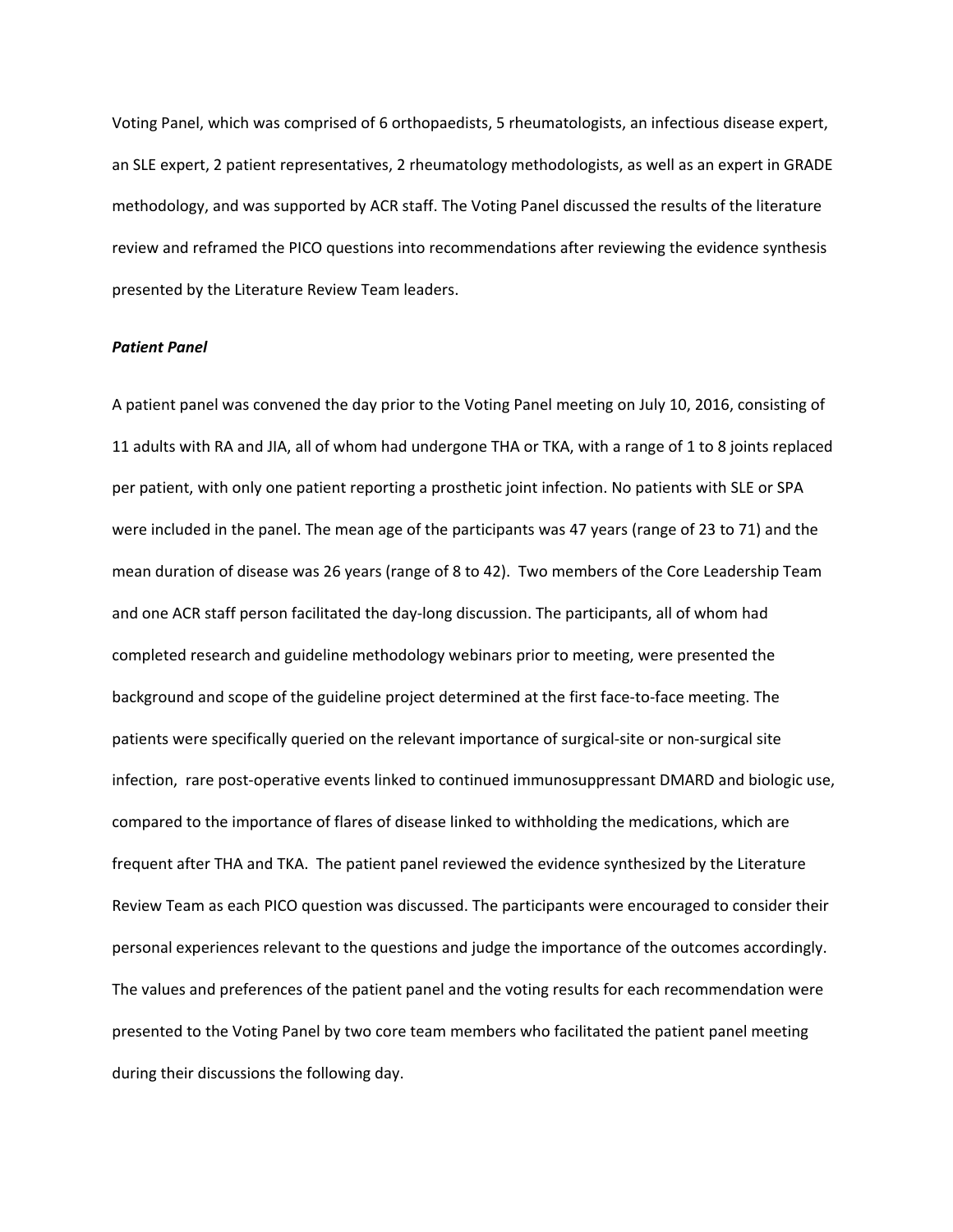#### *Disclosures and Management of Conflicts of Interest*

Per ACR policy, everyone who was considered for intellectual involvement in the project (i.e., considered for guideline authorship), disclosed all relationships (see

https://www.rheumatology.org/Portals/0/Files/Perioperative-Management-GL-

Disclosure%20Summary.pdf for full details on participant disclosures). The agreed upon next step was to compare disclosures against a previously drafted list of "affected companies" (i.e., companies or organizations that were considered reasonably likely to be positively or negatively affected by care delivered in accordance with the guideline) to determine which relationships were considered conflicts of interest for purposes of this project. However, because the focus of this guideline was to temporarily stop or restart medications that were already prescribed, in situations where surgery had already been scheduled, it was decided by the ACR and AAHKS that there were no affected companies for this guideline, and therefore, no conflict of interest for any individuals involved. Even so, in keeping with ACR policies, individuals whose primary employment (> 51% of work time/effort) was with a company that manufactured or sold therapeutics or diagnostics were not eligible to participate.

Intellectual conflicts, such as a prior publication or scientific presentation on perioperative management of DMARDs and biologics in patients with rheumatic diseases undergoing THA/TKA, were recognized as important and were required to be disclosed, but because they were ubiquitous, participants with intellectual conflicts were not counted as conflicted based on their intellectual conflict alone.

Participant disclosures were included in the project plan that was posted online for public comment. In addition, disclosures of all participants were shared, in writing, with each project participant. At the face-to-face Voting Panel meeting, verbal disclosures were provided before any content discussion. Updated participant disclosures, as well as ACR committee reviewer disclosures, are included online with this manuscript. In addition, author disclosures are also included in this paper.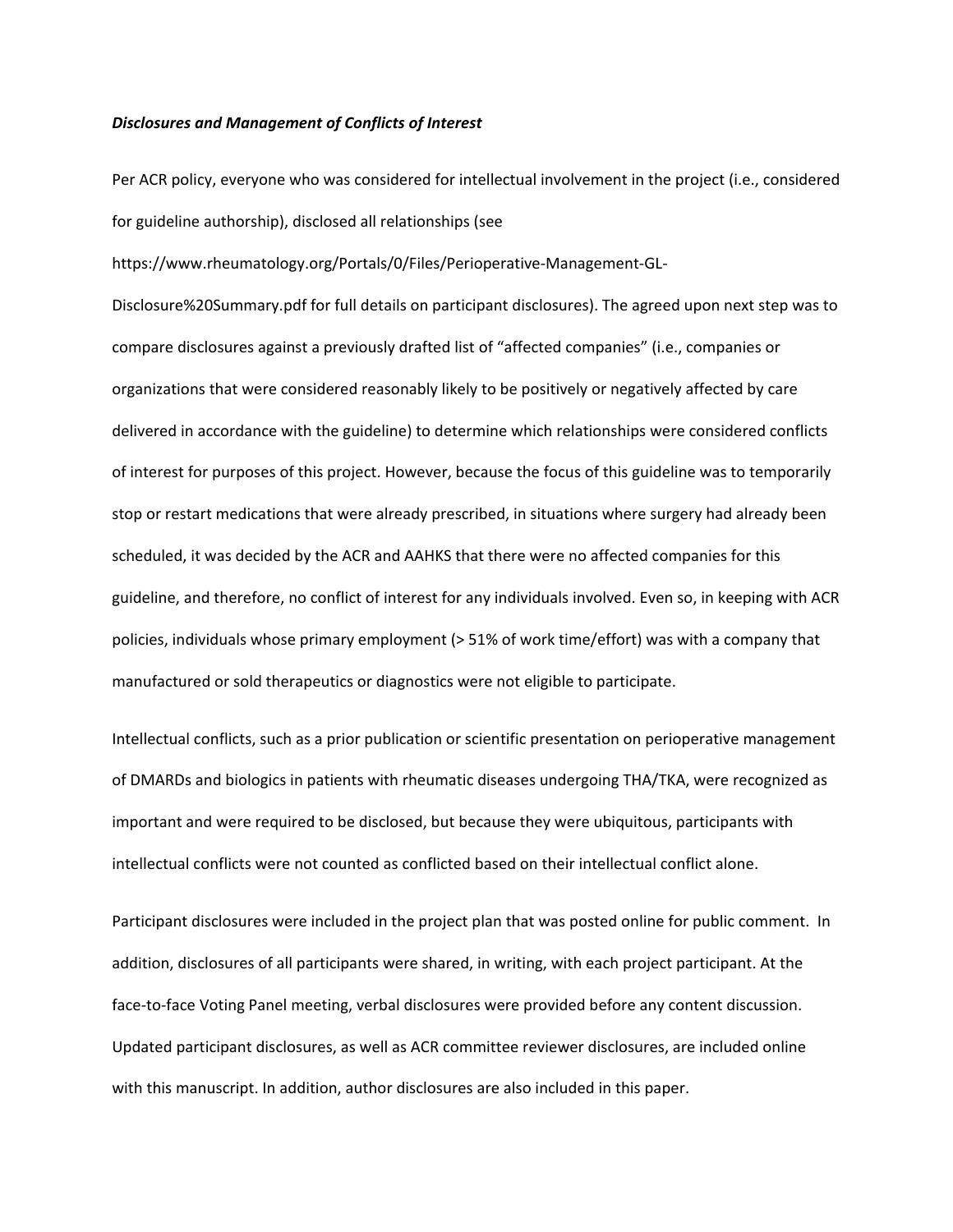#### *PICO Question Development*

The Core Leadership Team initially drafted the project scope, key principles and relevant clinical (PICO) questions, which were then presented to the Expert Panel, the Voting Panel, and the Literature Review Team for their review at a face-to-face meeting where the project plan was defined. The project plan, including these elements and other project details, was sent to ACR and AAHKS members via broadcast email and electronic newsletters, and was also posted on the ACR and AAHKS websites for public comment and revised accordingly. The group initially considered a wide range of outcomes, but eventually determined that infection (both deep surgical site, reported within the first year after surgery, or superficial surgical site and non-surgical site infections within 90 days of surgery) and disease flare were the most critical, although literature on other outcomes such as hospital readmission, nonsurgical site or remote infection, death, and long-term arthroplasty outcome was also sought.

The outcome with the greatest weight for this guideline was deep surgical-site infection, an uncommon event on the order of 0.5 to 2.4% (8,9). The group acknowledged that there would likely not be direct high quality RCT data available comparing the risk of infection after THA or TKA in those taking versus not taking the medications of interest, or comparing the background risk of adverse events after THA and TKA in the populations of interest, due primarily to practical reasons (the inability to provide sufficient power for a study with a rare endpoint). To address this gap, two questions were included to inform the recommendations – the first sought indirect evidence of drug-related adverse effects from studies outside of the perioperative setting, and the second sought to establish the baseline risk of adverse events in patients with inflammatory arthritis undergoing THA or TKA who were not receiving the drugs of interest:

1. Indirect evidence: What is the risk for serious adverse events, infections, or hospitalizations, associated with use of each of the candidate drugs outside of the surgical setting, limiting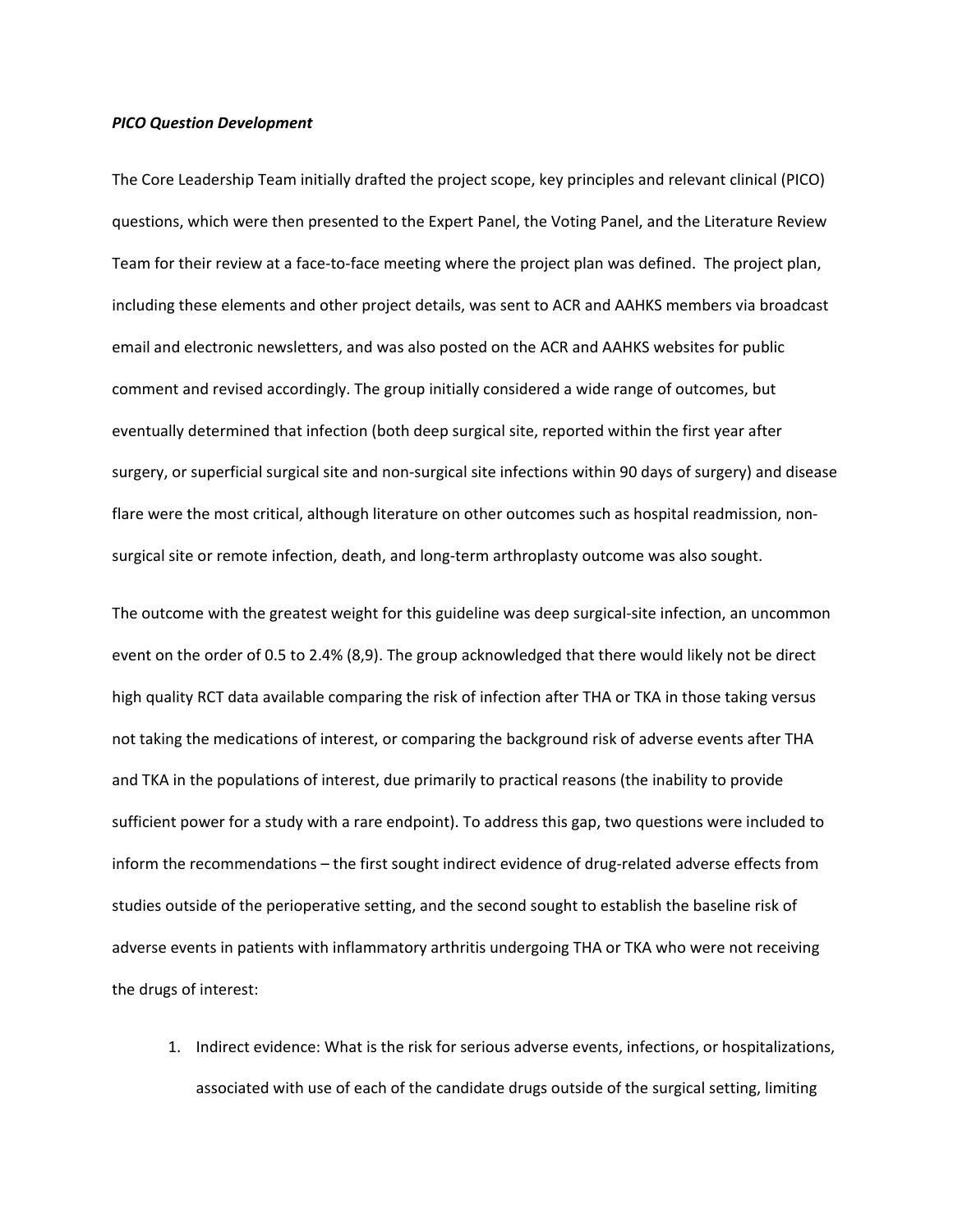the search to systematic literature reviews (SLRs) and meta-analyses (MAS) for RA, SpA, and JIA, and including observational studies in SLE, as indicated?

2. What is the background risk for adverse events associated with THA or TKA in patients with RA, SpA, JIA, or SLE independent of the use of anti-rheumatic medications of interest?

# *Systematic Synthesis of the Literature*

## *1. Literature Searches*

Literature search strategies based on PICO questions were developed by the principal investigators, the systematic review leaders, and a research librarian, with input from the GRADE consultant. The search strategies were reviewed by another medical librarian using the Peer Review of Electronic Search Strategies (PRESS). Searches were performed in Embase (1974+), the Cochrane Library and PubMed (mid-1960s+) from January 1, 1980, through March 6, 2016.

The search strategies were developed using the controlled vocabulary or thesauri language for each database: Medical Subject Headings (MeSH) for PubMed and Cochrane Library; and Emtree terms for Embase (Supplementary Appendix 1). Text words were used in PubMed and Embase, and keyword/title/abstract words in the Cochrane Library. Searches resulted in 2,230 total references. After title and abstract and full manuscript screening, 19 papers were included as relevant for PICO 1, 9 for PICO 2, 31 for PICO 3, 20 for PICO 4, and 69 for background questions 5 and 6 (Supplementary Appendix 2). A final search was performed for the time period of January 1 to September 8, 2016, using the inclusive search terms of the disease states (RA, SpA including AS and PsA, JIA, and SLE) coupled separately with "arthroplasty;" no randomized trials were identified that were relevant to the guideline.

# *2. Study Selection*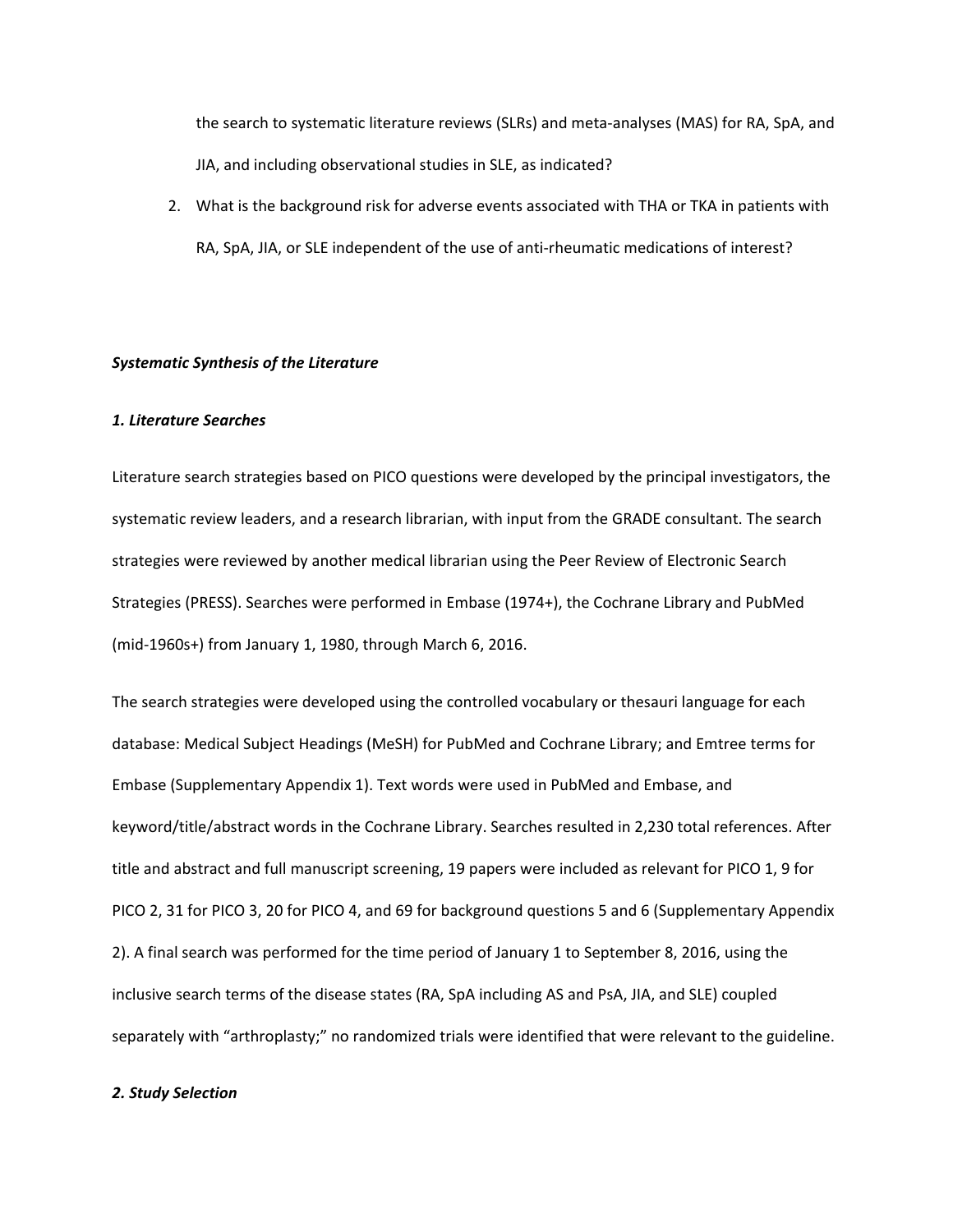DistillerSR software (available at: http://systematic-review.net/) was used to screen the literature search results grouped by their match with the pertinent PICO questions. Duplicate screening of each title and abstract was performed by two independent reviewers from among a pool (BJ, AY, MT, SS, LM, MG, SL, JG, LS, MM, PS, VD), with a third reviewer (AY or JS) resolving conflicts. The second screen was done with the full text of the papers available by two independent reviewers from the same pool. Selected manuscripts were then reviewed in their entirety.

#### *3. Evidence Report Formulation*

The Literature Review Team analyzed and synthesized data from included studies that addressed the PICO questions. An evidence summary was prepared as a PowerPoint presentation for each PICO question; due to the lack of RCTs, we were unable to prepare GRADE Summary of Findings (SoF) tables for most PICO questions as planned using GRADEprofiler (GRADEpro) software. Microsoft Excel was used for abstracting data from observational studies. When available, the evidence summaries contained the benefits and harms for outcomes of interest across studies, the relative effect (95% CI), the number of participants, and number needed to treat. We rated the quality of evidence for each critical and important outcome (i.e., high, moderate, low, or very low), taking into account limitations of study design, inconsistency, indirectness, imprecision, and other considerations. The Core Leadership Team reviewed the evidence summary and discussed possible evidence gaps prior to the presentation to the patient panel on July 10, 2016, and the Voting Panel the following day.

# *Moving from Evidence to Recommendations*

The patient panel weighed the evidence first and analyzed it in the context of their experiences. The panel participants recognized that post-operative flares were very common and very difficult for them, and infection was rare. However, the importance they attached to infection at the time of surgery was far greater than the importance attached to flares. They were unable to precisely quantify the difference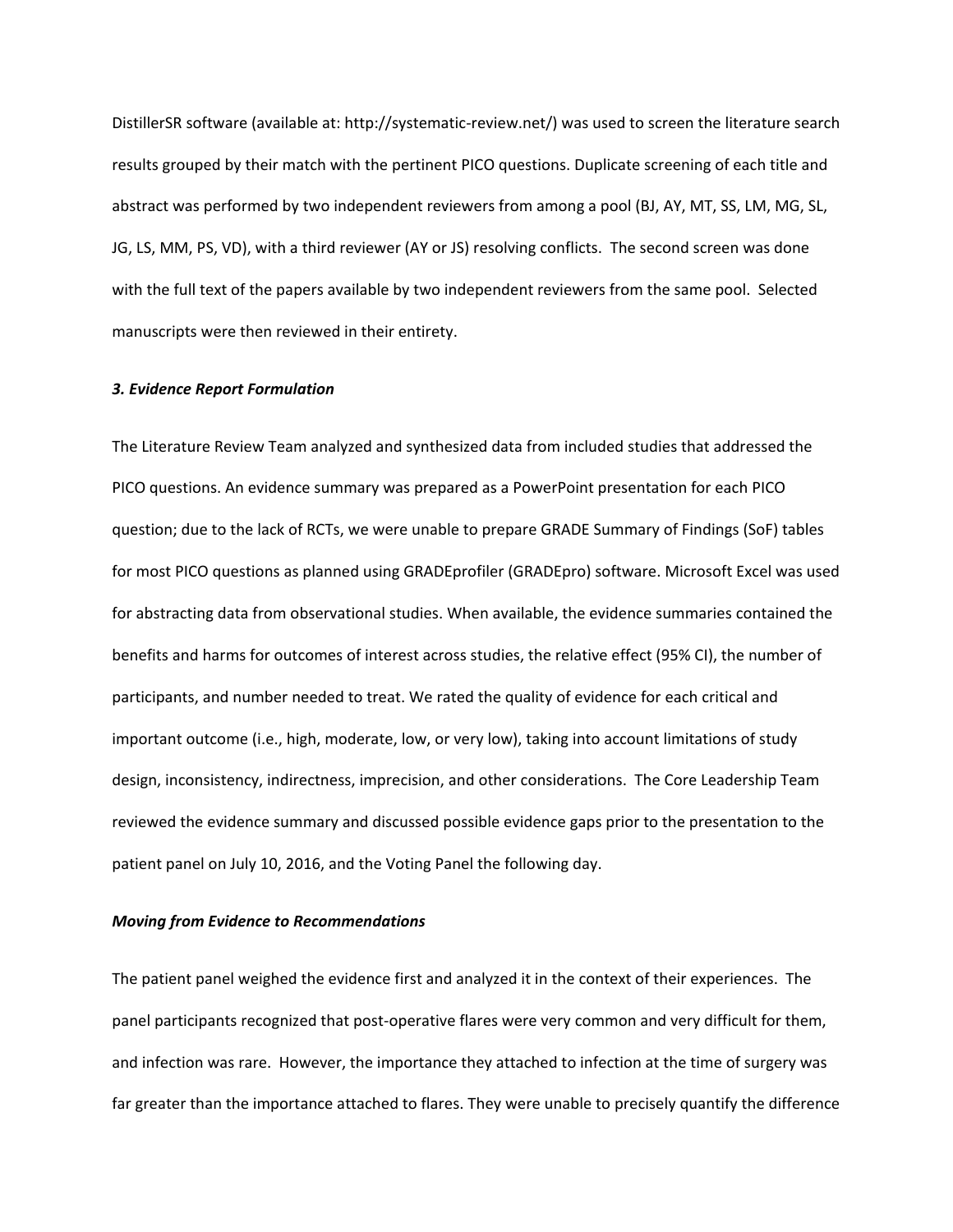in value, noting that it was greater than 10:1 or 20:1. They felt that flares represented a "known risk." The patients viewed endurance during the perioperative period as a "job" in which their task is to focus on the eventual positive outcomes of better mobility and less pain, while minimizing major risks as much as possible. From the perspective of the patients, there was no "average" infection – as all infections had potential to develop into significantly worse possible outcomes than flares (e.g., permanent loss of joint, amputation, death). While flares were perceived as difficult, infection could postpone recovery and/or introduce other health issues, which patients felt was unacceptable because it would delay achievement of the positive outcomes they sought.

Patients agreed that close coordination between the rheumatologist and the orthopaedist was essential, including timing surgery at the end of a patient's drug dosing cycle to minimize infection *and* flare risks. The presence of a coordinated approach was important to them and would influence their perspectives about which risks they were willing to take if they were confident that their individual needs were considered.

In regards to the recommendation for glucocorticoid dosing, patients agreed that there was little support for use of supra-physiologic "stress-dose steroids," but they wondered whether flares were prevented as an unexpected benefit related to the use of "stress-dose steroids." Finally, the patients noted that they were uncomfortable providing important input into the recommendations for management of patients with SLE, as there were no lupus patients in the group.

The next day, the Voting Panel met to decide the final guideline recommendations. PICO questions had been reformulated as drafted recommendation statements, for the panel's consideration. The panel, chaired by the co-PIs, discussed the evidence in the context of their clinical experience and expertise, as well as the input from the patient panel, which was summarized and presented during the Voting Panel meeting. The panel voted anonymously and an 80% consensus was used as the threshold for a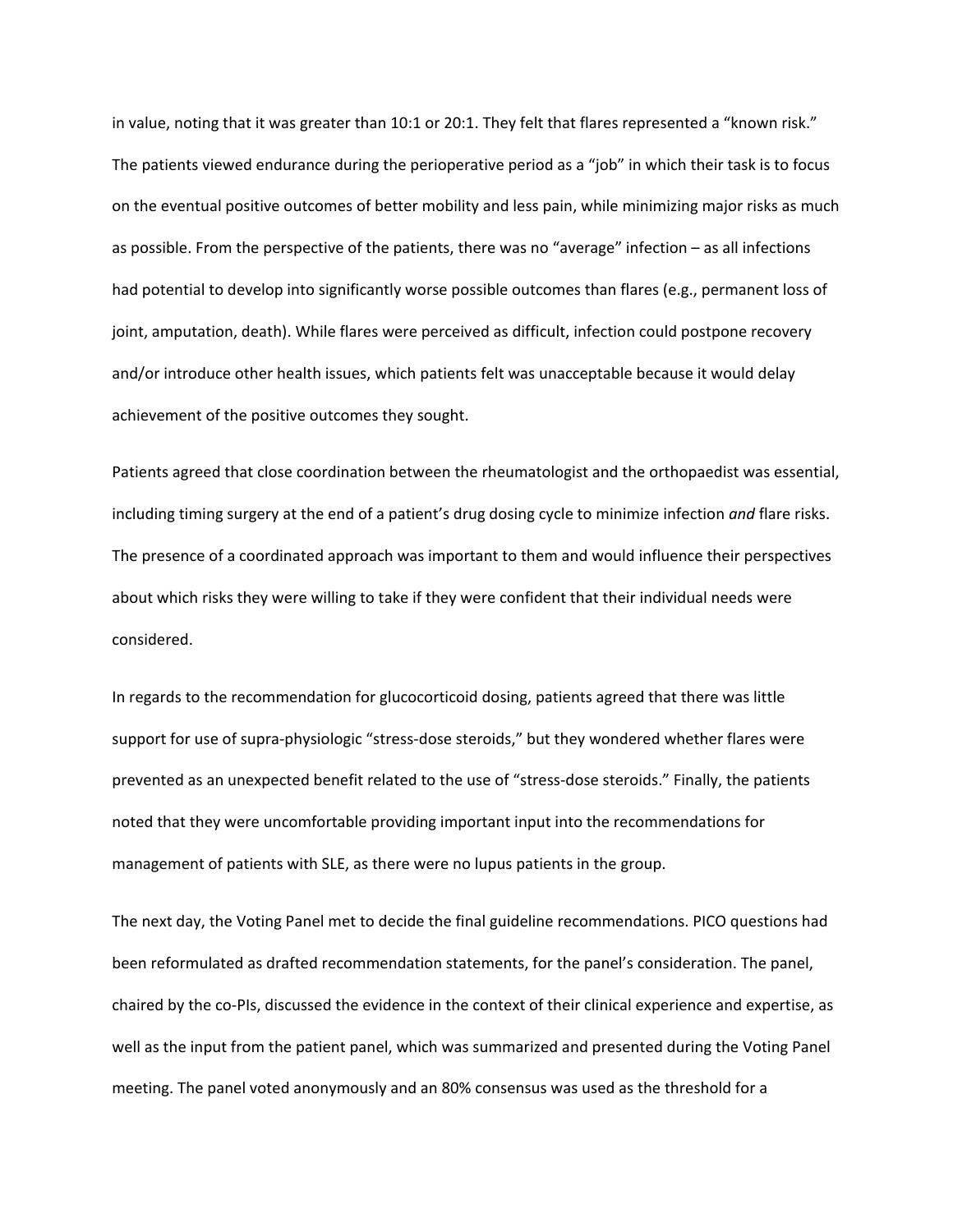recommendation; if 80% consensus was not achieved during an initial vote, the panel members held additional discussions before re-voting. The Voting Panel meeting discussions were supported by the systematic review leaders, the GRADE expert, and selected members of the systematic review team, who attended the meeting to summarize the evidence and provide details, as requested.

Much of the evidence for this guideline was indirect, which lowered evidence quality ratings. Included studies were heterogeneous with regard to surgical procedures, including foot or spine procedures in which infection risks vary markedly from THA or TKA. Heterogeneity in baseline medication dose and duration was particularly relevant in studies addressing glucocorticoid "stress-dose" therapy. Most studies of drug-related infection risk are derived from RCTs and are not performed in patients undergoing surgery. Therefore, observational studies were used to determine baseline risk associated with THA or TKA in the patient populations addressed by this guideline, and additionally, imprecision led to rating the evidence down where studies reported on small numbers. The patient panelists, however, provided very clear guidance on their values and preferences, rating the importance of perioperative infection, a rare event, significantly higher than post-operative flares, which were frequent (10,11); this input helped inform the Voting Panel's final decisions even in the absence of high quality literature about risks.

All recommendations were supported by over 80% of the panel, and all but one were supported unanimously. In some instances, the panel combined PICO questions into one final recommendation. When we recommended that a medication be withheld, we included a recommendation for the suggested timing of surgery in relation to the drug-dosing interval.

### *Final Review and Approval of the Manuscript by the ACR and AAHKS*

In addition to journal peer reviews, the manuscript was reviewed by the following committees and subcommittees of the ACR and AAHKS: ACR Guidelines Subcommittee; ACR Quality of Care Committee;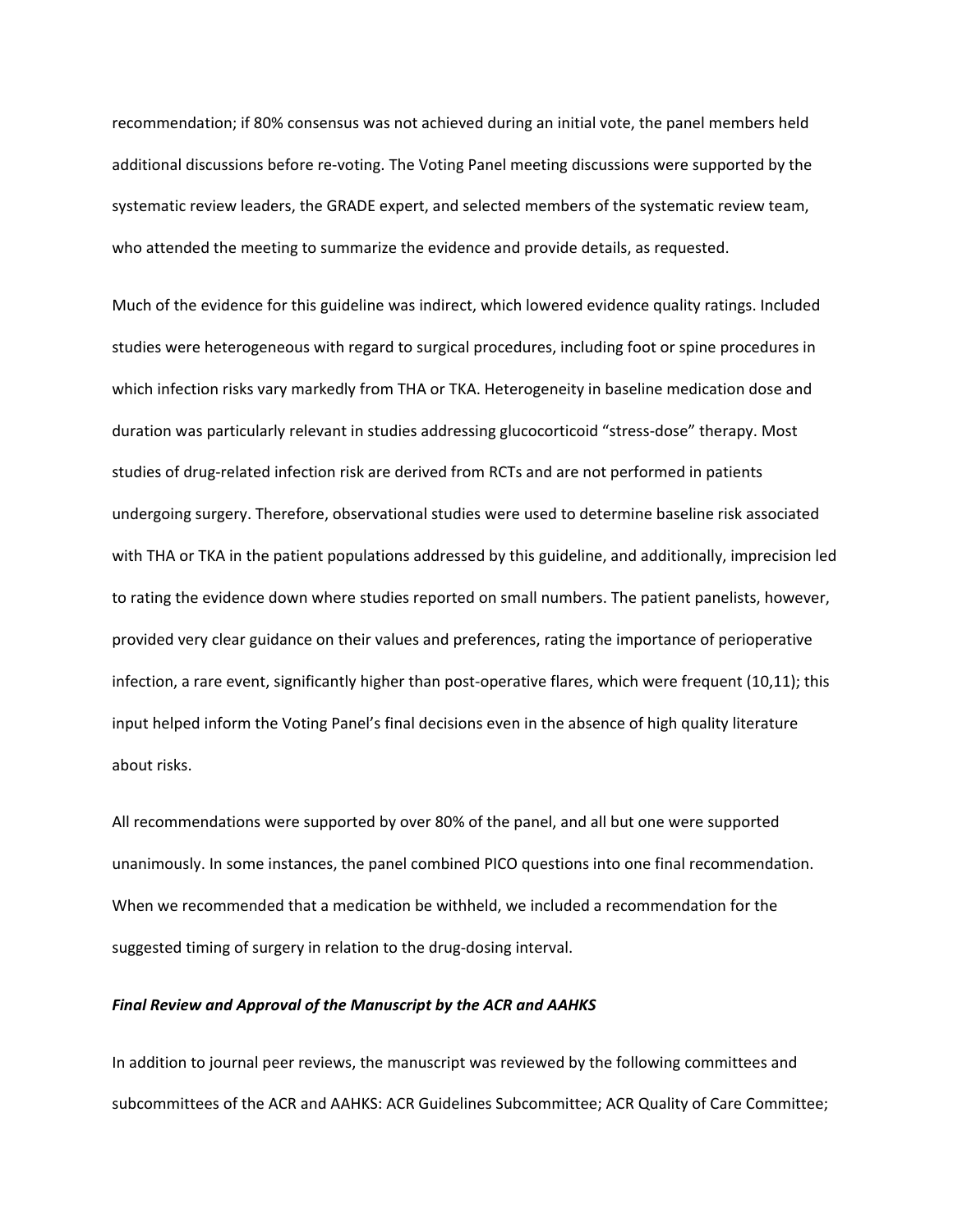ACR Board of Directors; AAHKS Evidence Based Medicine Committee; and AAHKS Board of Directors. These ACR and AAHKS oversight groups did not make or mandate that specific recommendations be made within the guideline, but rather, served as peer reviewers.